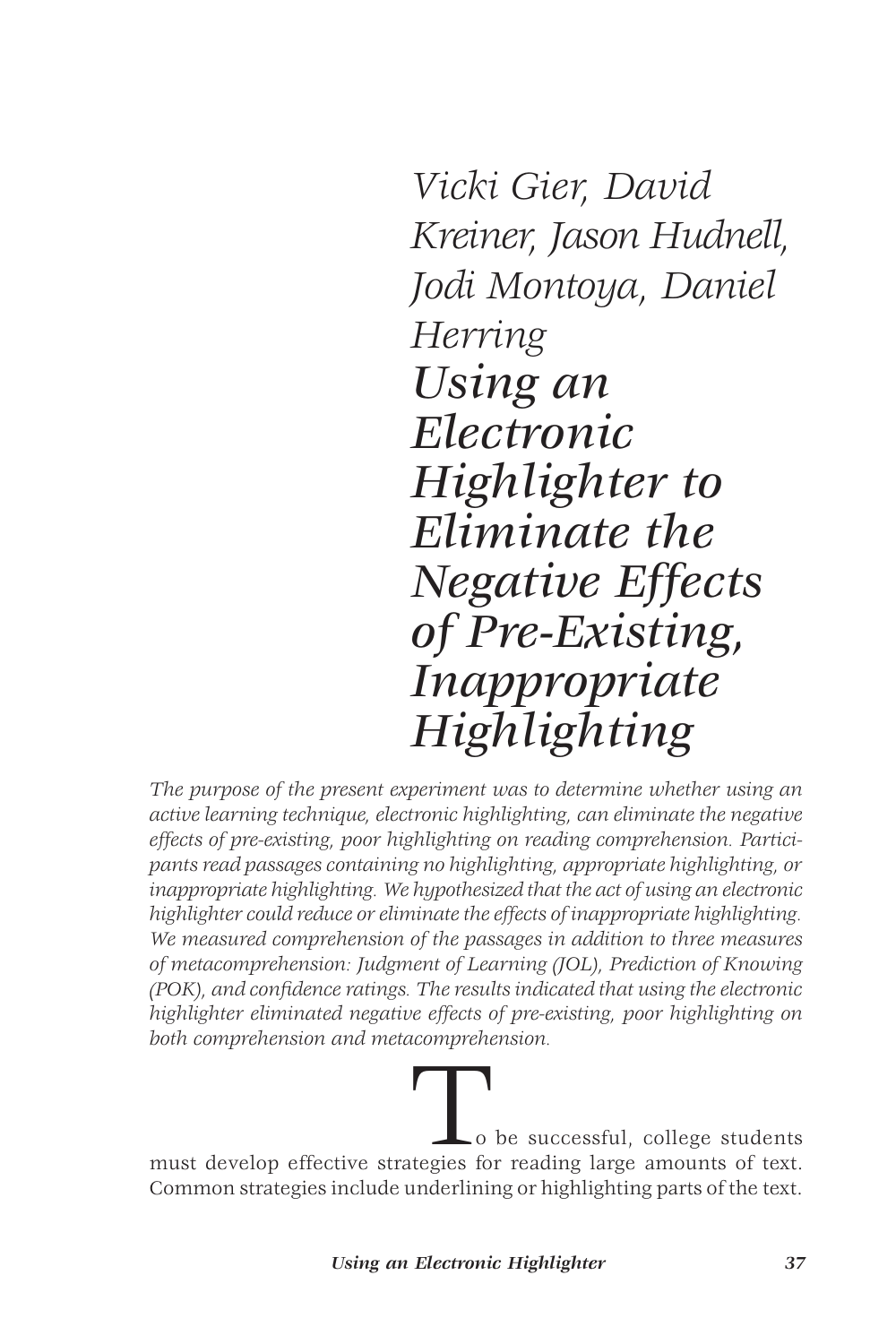Such strategies can be effective when the student is able to identify relevant parts of the text, but when another person has highlighted irrelevant material, reading comprehension and metacomprehension may be compromised. This situation may occur when college students purchase used textbooks or rent textbooks that have been highlighted by another student. In the present research, we study a simple active reading method that may overcome the effects of previous, inappropriate highlighting.

College students have numerous reading requirements that may exceed 600 pages per course (Orlando, Caverly, Swetnam, & Flippo, 1989). If a student is taking four to five courses, the reading load can be overwhelming, especially for a student with poor reading comprehension and learning strategies. Skilled adult readers, such as college students, have been found to use multiple reading strategies such as setting goals, rereading the unfamiliar parts of the text, and using studying techniques such as note-taking, underlining, writing in the margins, and highlighting the relevant parts of the text (Garner, 1990; Winograd, 1984) to enhance their reading comprehension. Additionally, Taraban, Rynearson, and Kerr (2000) reported that students with higher GPAs and ACT scores reported using more reading strategies compared to students with lower GPAs and ACT scores. The results of their study showed that college students "are aware of the utility of reading comprehension strategies, and that the strategies do make a difference in college students' academic performance" (p. 303).

Wade, Trathen, and Schraw (1990) divided study tactics into three different types. One type is mental learning tactics: rote-learning, imaging, visualization, along with self-questioning and self-testing. A second type is reading tactics: how the student reads the material, including reading, skimming the material, reading slowly, and re-reading. The third type of tactic is note-taking, which includes underlining, outlining, circling, and highlighting. Using these tactics, according to the researchers, helps the students better comprehend and remember what they have read. Similarly, Blanchard and Mikkelson (1987) reported that students underline or highlight information so they can return later to the isolated text to reread and restudy the portion of the text that they either did not comprehend the first time, or that they determined to be relevant parts of the chapter. Additionally, Kobayashi (2007) suggested that "highlighting behaviors are not as disruptive to the ongoing process of reading as other strategic behaviors such as note-taking behaviors, and therefore they allow readers to concentrate on reading the text" (p. 373). However, Pressley, Ghatala, Wolosyn, and Pirie (1990) found that students often provided the wrong answers on reading comprehension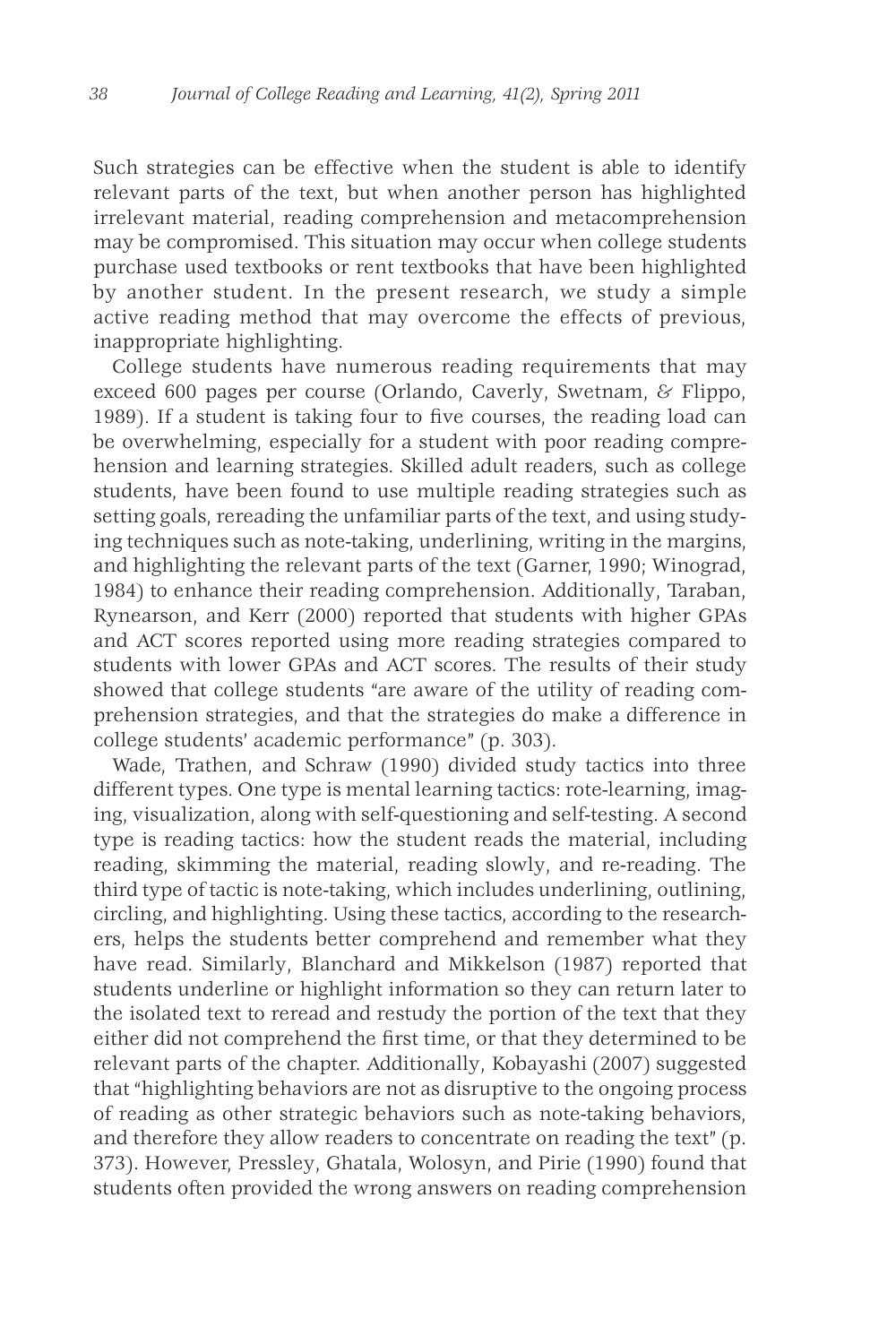tests, even when the comprehension test was open book, because they did not look back at the text when answering the questions. Pressley et al.'s results demonstrated that students may overestimate their reading comprehension.

In an early study on reading comprehension and underlining, Crowse and Idstein (1972) found that more information was retained from the parts of a text that had been underlined than parts that were not underlined. For example, Marxen (1996) commented, "Unfortunately, by choosing to underline what they think is important, students may be essentially granting themselves a license to ignore the majority of the assigned materials" (p. 94). If students do not underline or highlight the relevant parts of the text, this produces two negative consequences: first the students focus on information that is not needed for later recall; and secondly, the students ignore the relevant parts of the text.

One of the most common reading strategies used by college students is highlighting the relevant parts of the passages in the text (Peterson, 1992). Expert readers, according to Yang (2006), are able to correctly identify the relevant parts of the passages, which would include the parts that they highlight; however, poor readers often highlight either too much of the passage or they highlight irrelevant parts of the passage.

Fowler and Barker (1974) found that highlighting improves retention of selected text material and that using highlighting as an active learning technique is superior to passive reading of highlighted material. The researchers found that readers benefitted the most from the presence of highlighting when they were confident that the highlighting discriminated between important material and trivia. In a second study, Fowler and Barker found that traditional underlining was the most effective as an emphasis technique.

Students who buy used textbooks may find that the previous owner(s) highlighted the passages in the textbook inappropriately. In other words, the relevant material was not highlighted, and non-relevant material was highlighted, or, a great deal of material was highlighted indiscriminately. The literature does not establish how prevalent it is for students to obtain a book that has pre-existing, inappropriate highlighting; however, according to a university bookstore manager, students often first check to see if used textbooks are available before purchasing a new textbook. According to the manager, most students spend extra time searching through the used textbooks to find the ones that contain the least amount of highlighting. Does such pre-existing, inappropriate highlighting interfere with reading comprehension? Silvers and Kreiner (1997) found that pre-existing poor highlighting negatively impacted college students' reading comprehension. It appears that if students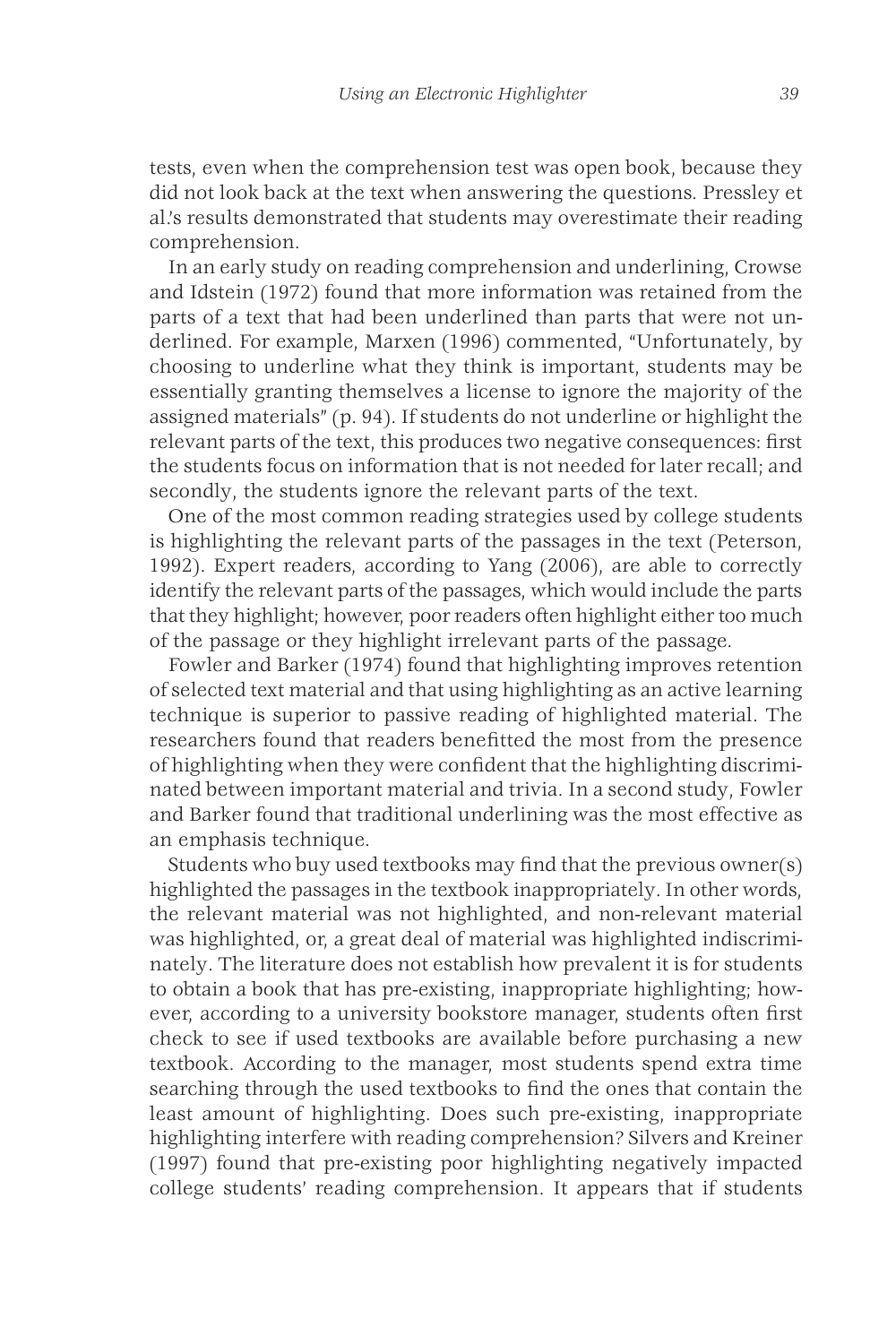buy used textbooks that contain pre-existing, poor highlighting, their reading comprehension may suffer, and ultimately affect their ability to recall the relevant information at a later date. Silvers and Kreiner (1997) wondered if warning students in advance of the possible negative effects of pre-existing, poor highlighting could have on their reading comprehension would help eliminate the negative effects of the poor highlighting. Again, the results of the study were sobering. The advance warning of the harmful effects of the pre-existing, poor highlighting by the researchers did not eliminate the negative effects. Apparently, students were unable to ignore the poor highlighting. Interestingly, Silvers and Kreiner found no significant difference in reading comprehension between their appropriate highlighting condition and a control condition in which the texts were not highlighted at all. Thus, text with preexisting, appropriate highlighting may be no more useful for reading comprehension than text with no highlighting. This finding supports previous research indicating that students need to be dynamic, active learners, actively participating with their encoding process of material being read (Hiebert & Lefevre, 1986).

It is important for students to not only be able to gain knowledge from what they read, but to be able to monitor their level of learning. Judgment of Learning (JOL) has been used quite frequently in reading comprehension studies (Rawson, Dunlosky, & Thiede, 2000; Maki, Shields, Wheeler, & Zacchilli, 2005; Kurby, Ozuru, & McNamara, 2007). Judgment of Learning involves predicting the likelihood that studied items or passages will be recalled at a future time (Mazzoni & Nelson, 1995). Maki et al. (2005) found that students may have only a moderate ability to judge how well they will do on a test based on their understanding of the text material. Other studies have shown that students who overestimate their JOL (meaning that they believe they comprehended the relevant parts of the text when in fact they did not) are more likely to terminate their studying before mastering the material (Moore, Lin-Agler, & Zabrucky, 2005).

Research has shown that students' JOLs are negatively impacted by the pre-existing, inappropriate highlighting (Gier, Kreiner, & Natz-Gonzalez, 2009), meaning that students experience an Illusion of Knowing (IOK). In other words, they falsely believe they have studied and retained the relevant material to be tested in the future. Silvers-Gier et al. (2009) tested 180 undergraduate college students who were first randomly assigned to either high difficulty level passages or low difficulty reading passages, and to one of three highlighting conditions: (a) a control group in which none of the passages were highlighted, (b) an experimental group that read appropriately highlighted passages, and (c) an experimental group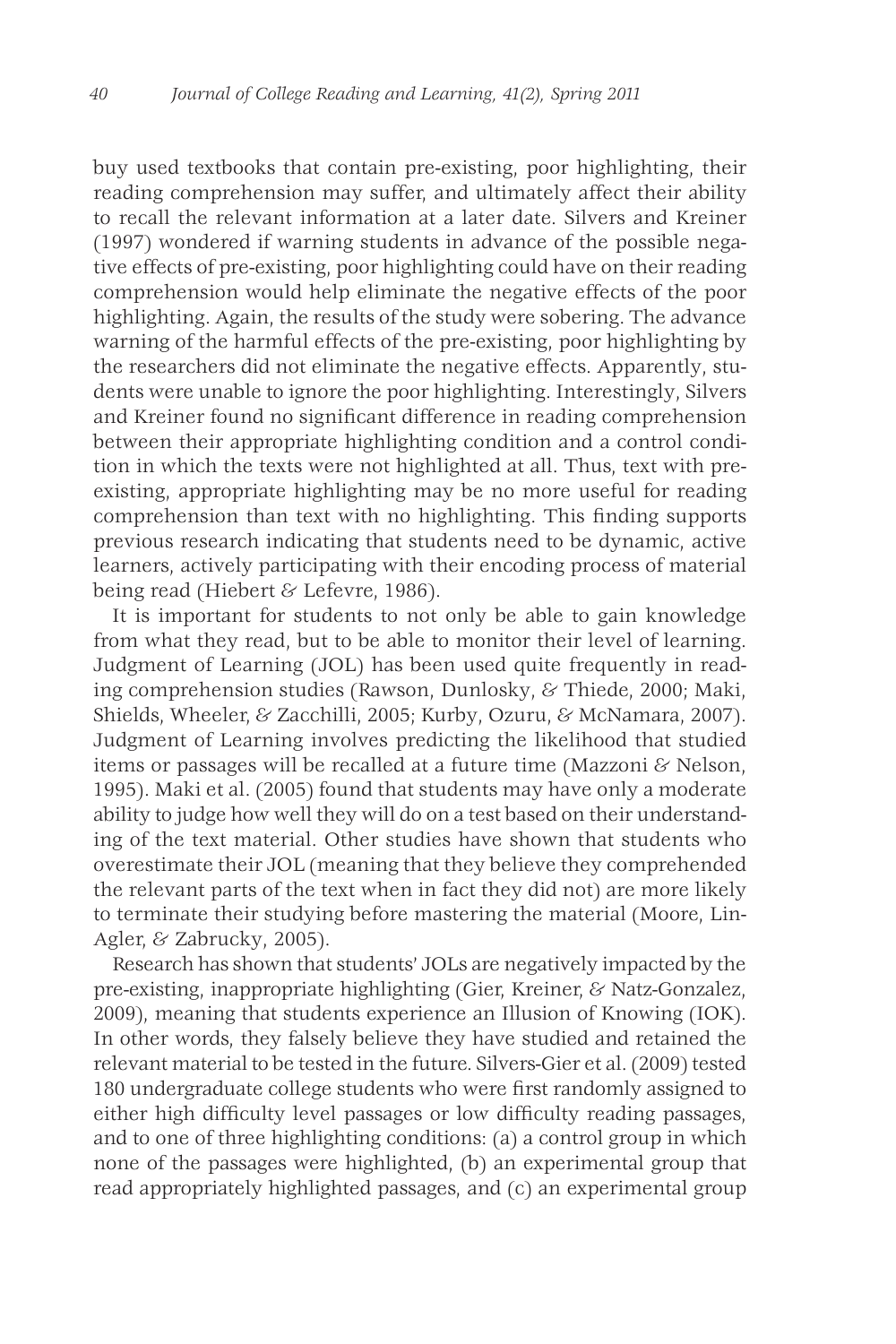that read inappropriately highlighted passages. In addition to measuring reading comprehension scores, the researchers measured JOLs and confidence ratings. The results showed that not only were reading comprehension scores impaired in the inappropriately highlighted condition, but that metacognitive accuracy was also impaired.

Prediction of Knowing (POK) is a metacognitive task in which participants are asked to predict how well they will be able to retrieve information at a later time and has been used in research studies using proactive interference theory manipulations (Eakin, 2005; Schreber & Nelson, 1998; Metcalfe, Schwartz, & Joaquim, 1993). For example, Eakin (2005) used POK in her study addressing metamemory and memory on a vocabulary test under conditions of retroactive interference. Eakin's participants provided POK ratings that predicted their performance on a future test. Her results showed that POKs were more positive in the interference condition even after warning the participants not to base their prediction on any information from a second list of words. In a POK reading comprehension paradigm, the participants are asked to predict how well they will be able to answer questions over passages that they are asked to read. In the current study, the proactive interference that the participants experience will be in the form of preexisting highlighting.

Another way to measure metacomprehension is to ask readers to rate their level of confidence after they have answered comprehension questions using posttest confidence judgments. The participants rate their level of confidence after they have answered comprehension questions. For example, Pressley et al. (1990) found that when given an open book reading comprehension test, if readers did not refer back to the text when answering reading comprehension questions, they often provided incorrect answers and were overly confident that their answers were correct. Previous studies on the effects of preexisting highlighting on reading comprehension (e.g., Silvers-Gier et al., 2009) found that, when the text was inappropriately highlighted, confidence ratings tended to correlate negatively with comprehension accuracy.

Problems in reading comprehension may arise both from difficulty comprehending the relevant material and from metacognitive problems with monitoring one's knowledge and ability to respond to questions. Previous research has demonstrated that the presence of poorly done highlighting can affect both cognitive and metacognitive aspects of reading. In the present study, we explore a simple active reading method to determine if the act of highlighting can overcome the problems associated with poorly highlighted text.

The purpose of the current research study is to determine if the negative effects of pre-existing, inappropriate highlighting are present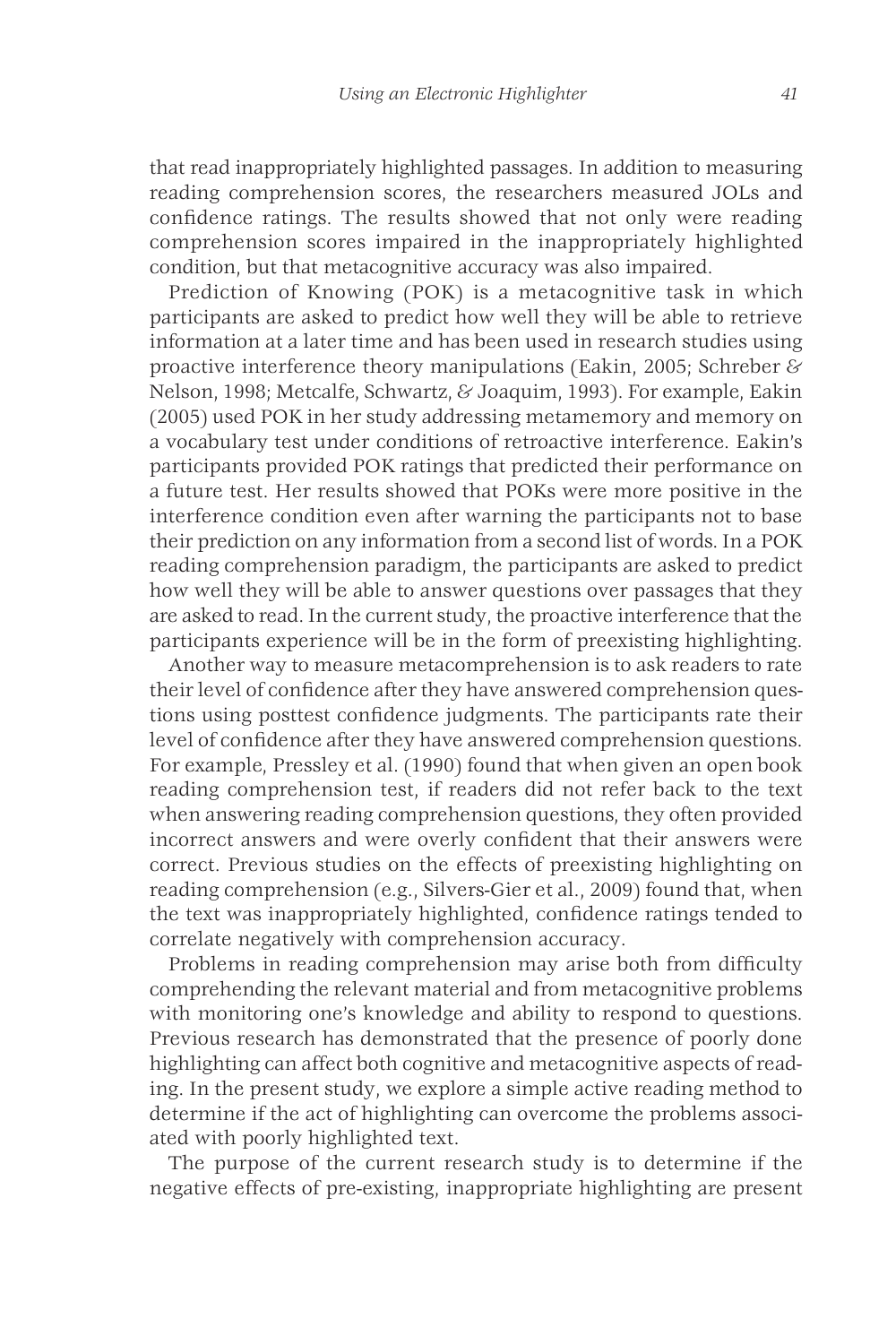when students use an electronic highlighter as they read a previously highlighted text. The use of an electronic highlighter may encourage active reading, which could override negative effects of previous highlighting in the text. Our focus is on the use of the highlighter rather than on what material the reader chooses to highlight. Reading comprehension, JOL, POK, and confidence judgments are used as the dependent variables, and the independent variable is highlighting: no highlighting, appropriate highlighting, or inappropriate highlighting. We predict that using the electronic highlighter will eliminate the negative effects of the poor highlighting.

### Method

## **Integrated Multicultural Instructional Design**

Ninety college students at a southeastern university volunteered to participate in the study. Participants included 17 African American, 68 Caucasian, and 5 Native American students. The mean age was 28.5 years (with a range of 20 – 50). The students were all upper level college students (i.e., juniors and seniors). The participants were given extra credit for participating in the study.

#### **Materials**

InfoScan TS Elite electronic highlighters from Wizcom technologies were provided for participants' use (see Appendix D). The electronic highlighters used in this study had multiple functions, such as the ability to scan up to 500 pages that can then be uploaded into a Microsoft Word document; access to a dictionary; and the ability to read scanned text aloud in English. Although the electronic highlighters had several functions, for the purpose of this study the electronic highlighting scanners were only used for students to "highlight" the relevant material of the passages. This highlighting function is similar to the use of a traditional highlighter; the student moves the electronic highlighter over the text, which can then be stored in the highlighter's memory. However, the electronic highlighter does not leave any mark on the paper, as does a traditional highlighter. The material scanned was not analyzed in this study. The passages used for the current study were the same text materials that were used by Maki et al. (2005). Rawson, Dunlosky, and Thiede (2000) originally used these passages, taken from a GRE preparation manual (Branson, Selub, & Solomon, 1987). The mean number of words per passage ranged from 347–604, with a mean number of 31 sentences per passage (ranging from 24 -38 sentences), a mean of 14.21 words per sentence (ranging from 10.84–15.89 words per sentence). Mean Flesch-Kincaid grade level was 9.80, with a range of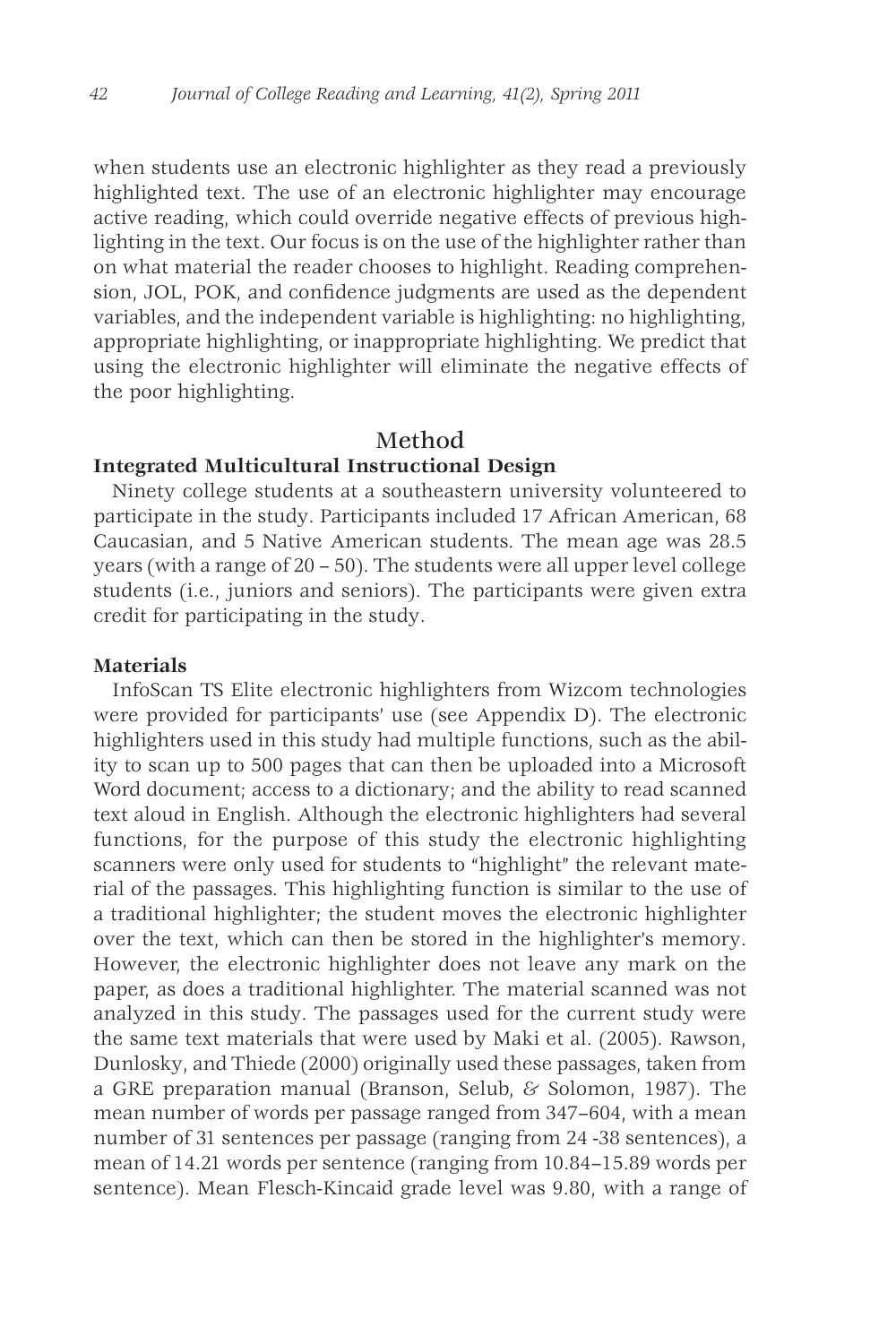7.60–12.00. We used a yellow highlighting pen to highlight 30 copies of these passages appropriately and 30 copies of the passages inappropriately. Another 30 copies of the passage contained no highlighting. For the appropriate highlighting condition, we highlighted material in each passage that was relevant to the comprehension questions, whereas in the inappropriate highlighting condition, we highlighted an equivalent amount of text that was not relevant to any of the comprehension questions (See Appendices A, B, and C).

The Judgment of Learning scale included possible responses of 0%, 20%, 40%, 60%, 80%, and 100% and was printed on a separate page after each of the passages. The POK measure was at the top of the page of the six multiple-choice questions for each of the passages. The POK question was, "How many of the six questions do you think you will get correct (predictions) on a given test. Please write the number of questions that you think you will get correct between 0 (zero correct) – 6 (all correct)." Six multiple-choice questions over the passages were used in the study (See Appendix C). The passages and questions were taken from a GRE study manual (Branson et al. 1987).

### **Procedure**

The participants were randomly assigned to one of three conditions: (a) appropriate highlighting, (b) inappropriate highlighting, or (c) no highlighting. Instructions on how to use the electronic pen were given after the participants read and signed the consent form. Once the participants were confident in using the electronic highlighter, they were given the following instructions: "You will have six passages to read during this study. We are asking you to ignore any preexisting highlighting that may be on your reading passages, and highlight what you consider to be the relevant parts of the passage. After reading each passage, we then want you to make a Judgment of Learning on the percentage of the text you understood. The Judgment of Learning is based on a scale of 0%, 20%, 40%, 60%, 80%, and 100%. You are to write one of these percentages in the space provided. The following page contains six multiple-choice questions. You are asked to read over the six multiple-choice questions and predict how many of the questions you think you will get correct, 0–6. Do not answer the questions at this time. After reading all of the passages, return to the first set of multiple-choice questions and answer them. After answering the multiple-choice questions, we want you to give us a posttest confidence judgment on how many of the questions you think you got correct. After you have repeated this procedure for each of the passages, you will be debriefed to the purpose of the study."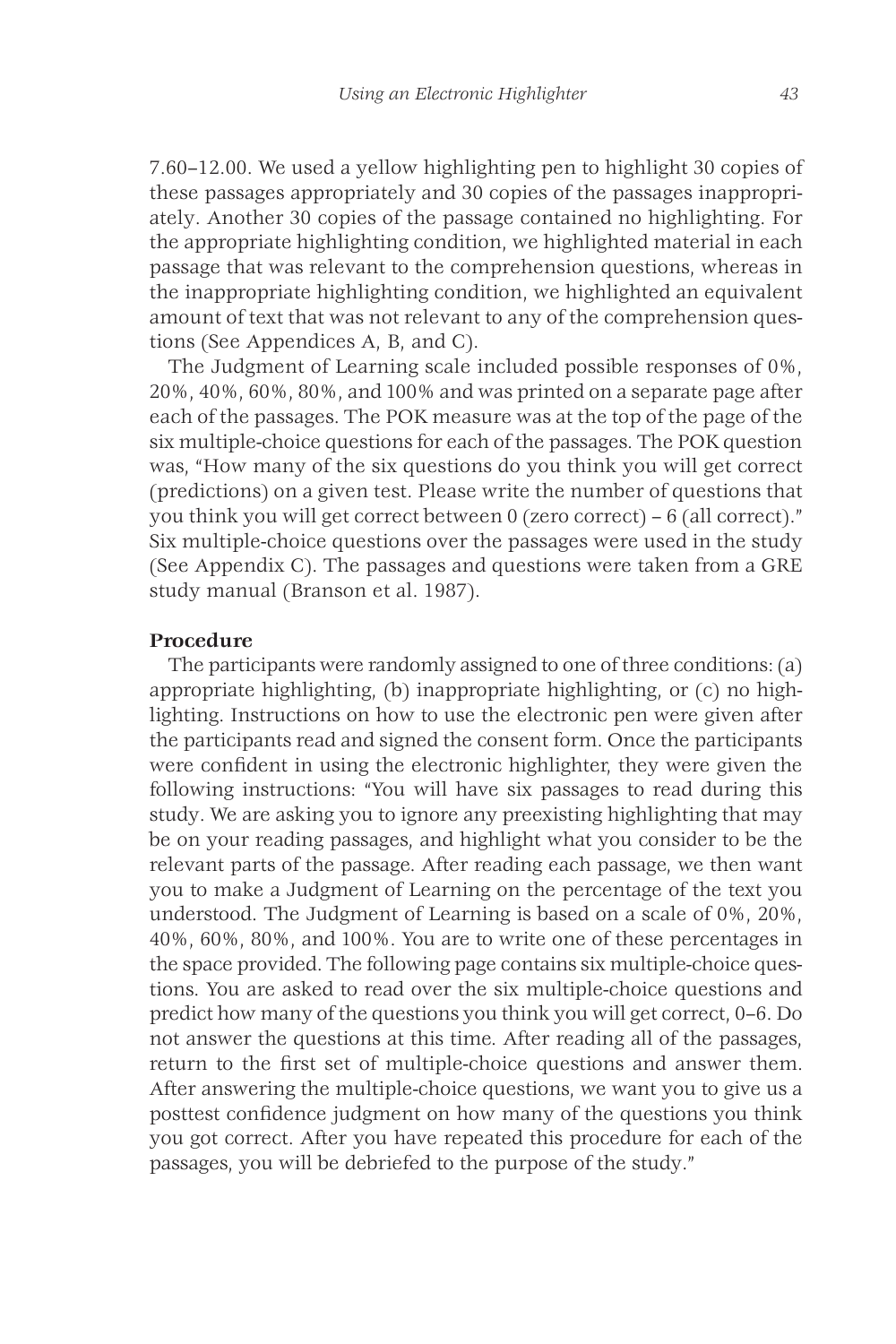## Results

We conducted a one-way ANOVA comparing the three highlighting conditions on each dependent variable: accuracy (percent correct on the comprehension questions), JOL, POK, and confidence ratings. For significant *F*-tests, the Bonferroni method was used for post hoc comparisons.

There was a significant effect of the highlighting condition on accuracy,  $F(2, 87) = 3.59$ ,  $p < .03$ , partial  $n^2 = .08$ . Bonferroni comparisons indicated a significant difference between the appropriate highlighting  $(M = 82.59, SD = 10.16)$  and inappropriate highlighting conditions  $(M = 75.39, SD = 9.97)$ , but no significant difference between the inappropriate highlighting condition and the no highlighting condition  $(M = 80.00, SD = 11.40)$ . There was no significant difference between the appropriate highlighting and no highlighting conditions.

All metacomprehension ratings were calculated as percentages. There was a significant effect of the highlighting condition on JOL, *F*(2, 87) = 3.37, *p* < .04, partial  $n^2$  = .07. Bonferroni comparisons indicated no significant difference between the inappropriate highlighting ( $M = 63.24$ ,  $SD = 17.30$ ) and no highlighting conditions (M)  $= 69.35$ , *SD* = 15.89), but a significant difference between the appropriate  $(M = 73.76, SD = 13.84)$  and inappropriate highlighting conditions. The appropriate highlighting and no highlighting conditions did not differ significantly on JOL. There was not a significant effect of the highlighting condition on either POK,  $F(2, 87) = 1.51$ ,  $p = .23$ , partial  $n^2 = .03$ , or confidence ratings.  $F(2, 87) = 1.22$ ,  $p =$ .30, partial  $n^2 = .03$ .

We computed relative metacomprehension accuracy for each participant as the gamma correlation between the metacognitive rating (JOL, POK, or confidence) and accuracy on the comprehension questions across the six passages. These measures indicate the degree to which participants' metacomprehension ratings correlate with their accuracy in responding to comprehension questions. Each of the gamma measures was entered as a dependent variable in a one-way ANOVA comparing the three highlighting conditions. The ANOVA on the JOL-accuracy gammas indicated no significant effect of the highlighting condition,  $F(2, 86) = 2.25$ ,  $p = .11$ , partial  $n^2 = .05$ . Likewise, there was not a significant effect of highlighting condition on either the POK-accuracy gammas,  $F(2, 76) = 0.64$ ,  $p = .53$ , partial  $n^2 = .02$ , or on the confidence-accuracy gammas,  $F(2, 73) = 0.34$ ,  $p = .72$ , partial  $n^2 = .01$ .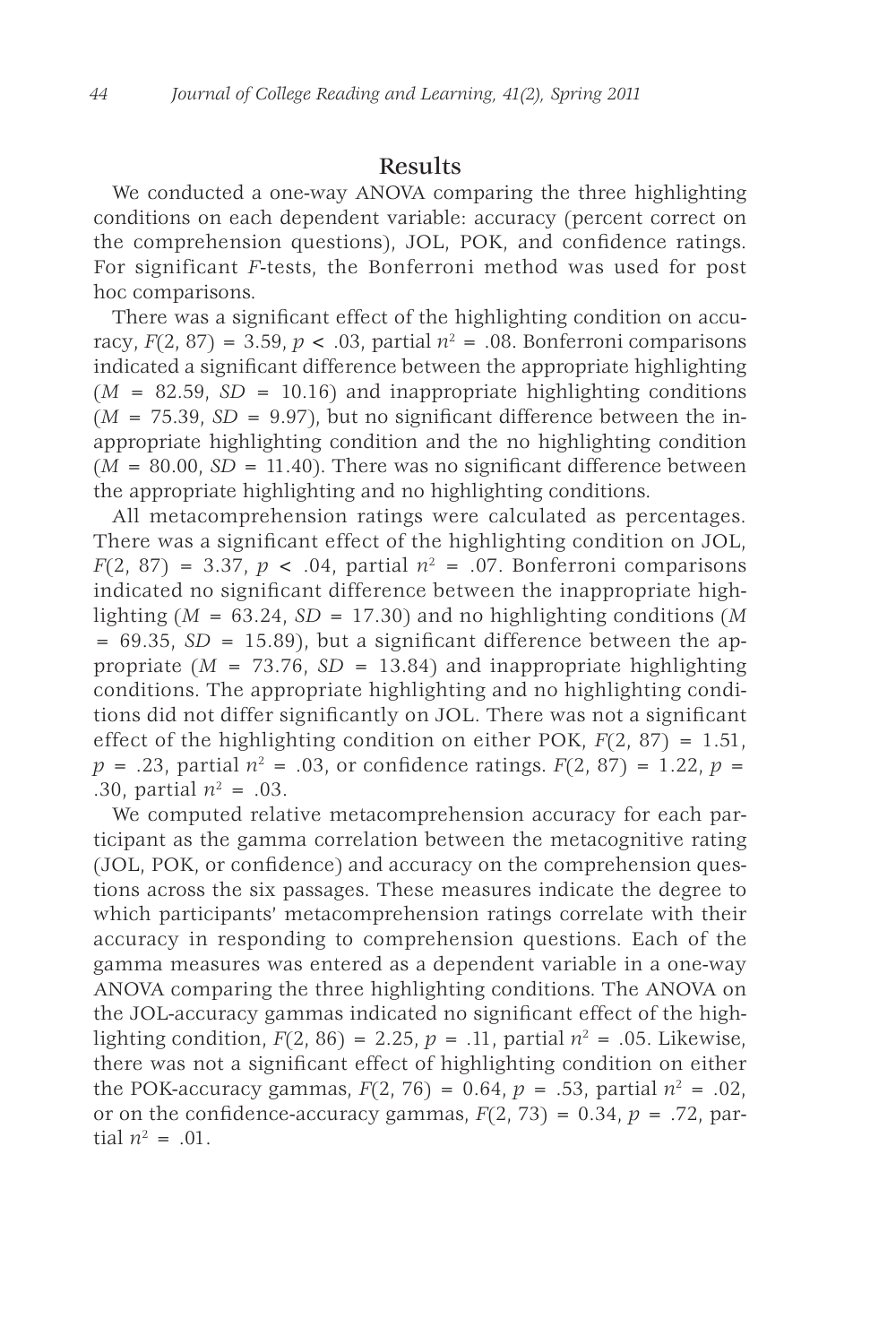# Discussion

The results of the present study indicate that the act of using an electronic highlighter can reduce or eliminate the negative effects of pre-existing, inappropriate highlighting. Previous research indicated that the presence of inappropriate highlighting interfered with measures of both comprehension and metacomprehension (Silvers  $&$  Kreiner, 1997; Silvers-Gier et al., 2009). In the present study, when students used an electronic highlighter while reading the passages, accuracy in responding to comprehension questions was not significantly lower in the inappropriate highlighting condition compared to the control condition. Similarly, the presence of inappropriate highlighting did not significantly decrease any of the measures of metacomprehension (JOL, POK, or confidence ratings) or any of the measures of how well metacomprehension ratings predicted comprehension performance.

The present results are similar to those of the Gier et al. (2010) study in which participants highlighted using a different-colored highlighter or pretended to highlight with their fingers. The common thread among these methods is that the students used an active reading procedure that involved considering what material was relevant. Previous research indicated that simply warning students of possible negative effects of pre-existing highlighting was not sufficient to avoid those effects (Silvers & Kreiner, 1997). We believe that the present results contribute to the literature by showing an additional way in which the negative effects of pre-existing inappropriate highlighting may be reduced. In particular, the act of deciding what material to highlight with an electronic highlighter appears to be sufficient to override the negative effects of previous highlighting. The combination of the present results and those of Gier et al. (2010) provide strong support for the claim that active reading methods in general can be helpful for readers faced with pre-existing highlighting.

Several limitations should be noted with the present studies. First, the sample included only upper-level students, so it is not clear whether the electronic highlighting method would be equally effective for other types of students. Secondly, the reading materials were samples based on the GRE reading comprehension materials. Although this reading material is likely to be representative of the content in many students' reading assignments, it would be worthwhile to explore the effects of highlighting in actual textbooks. Thirdly, we asked participants to make three metacomprehension ratings for each passage. While this provided interesting information about students' metacomprehension, it is possible that continuously asking students to reflect on their knowledge may in fact change their reading behaviors.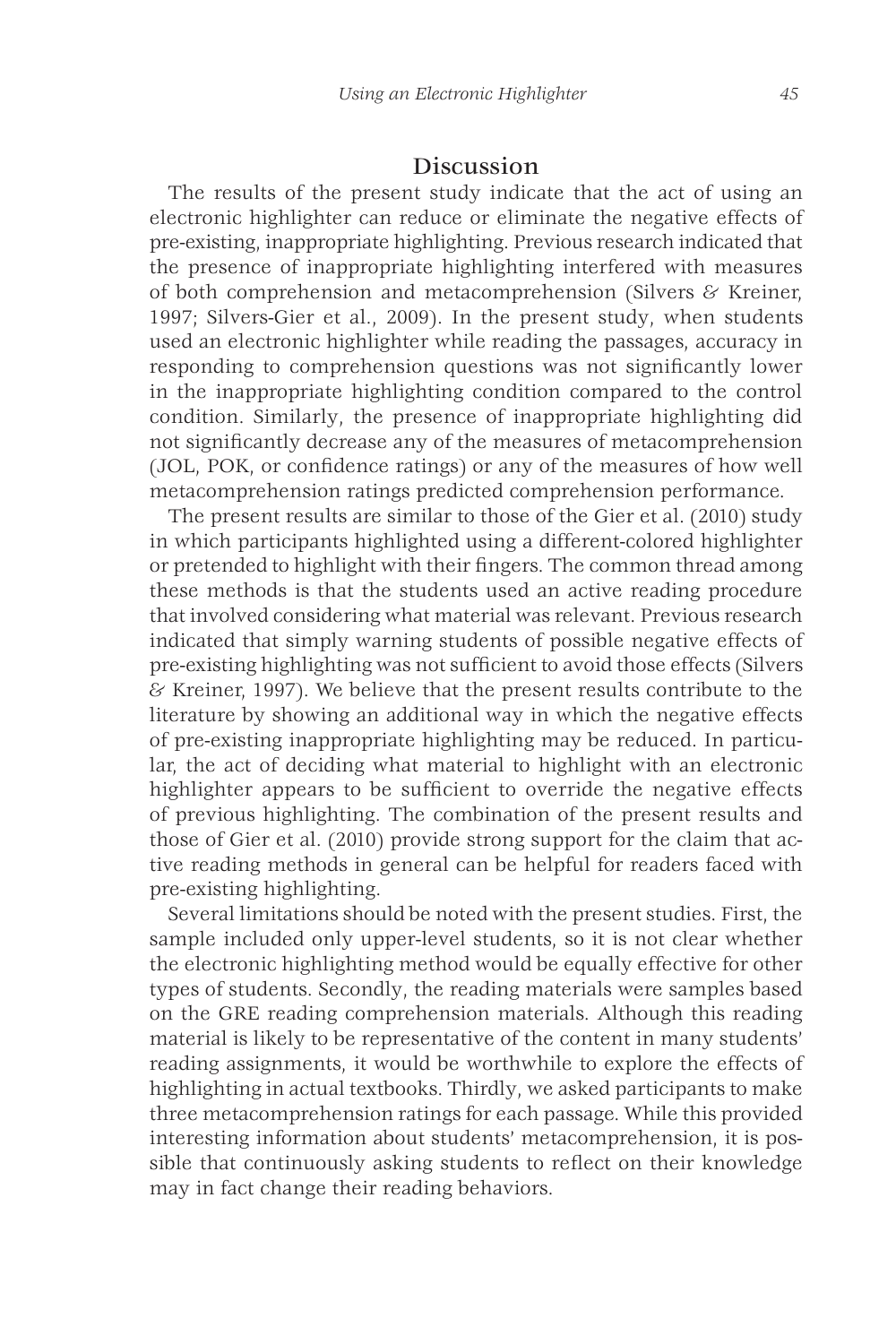We did not focus on the content of what students chose to highlight. Instead, the focus of the present research was on whether the simple act of using the electronic highlighters might overcome the effect of previous highlighting. Another fruitful line of research might be to examine the content that students choose to highlight. Individual differences in ability to select relevant information and to ignore less relevant information may be related to both comprehension and metacomprehension.

There are several reasons why a student may choose to use an electronic highlighter in class and in independent study: (a) the electronic highlighter, based on our study, helps to eliminate the negative effects of preexisting, inappropriate (poor) highlighting; (b) the relevant material highlighted by the electronic highlighter can be uploaded into a document allowing the student to study the important points of the text and to keep the materials for future reference; (c) the electronic highlighter would be helpful when reading primary sources in a journal or book from the library; (d) using the electronic highlighter helps in creating a connection between the material highlighted and the brain by being an active reader; and (e) leaves the textbook free of markings for better resell value. From a research standpoint, the electronic highlighter allows the researcher to see what areas of the text a student deems important and whether the material highlighted was beneficial in retaining the information for recall when tested over the material read.

The present results provide evidence that the comprehension problems associated with reading previously highlighted texts may be reduced or eliminated with the use of active reading methods. A key aspect of effective reading strategies appears to be the active selection of information by the student.

### References

- Blanchard, J., & Mikkelnos, V. (1987). Underlining performance outcomes in expository text. *Journal of Educational Research, 80*, 197-201.
- Branson, M., Selub, M., & Solomon, L. (1987). *How to prepare for the GRE*. San Diego, CA: Harcourt Brace.
- Crouse, J. Ho., & Idstein, P. (1972). Effects of visual cues on prose learning. *Journal of Psychology, 63*, 309-313.
- Eakin, D. K. (2005). Illusions of knowing: Metamemory and memory under conditions of retroactive interference. *Journal of Memory and Language, Special Issue, 52*, 526-534.
- Fowler, R. L., Barker, A. A. (1974). Effectiveness of highlighting for retention of text material. *Journal of Applied Psychology, 59*, 358-364.
- Garner, R. (1990). When children and adults do not use learning strategies: Toward a theory of settings. *Review of Educational Research, 60*, 517-529.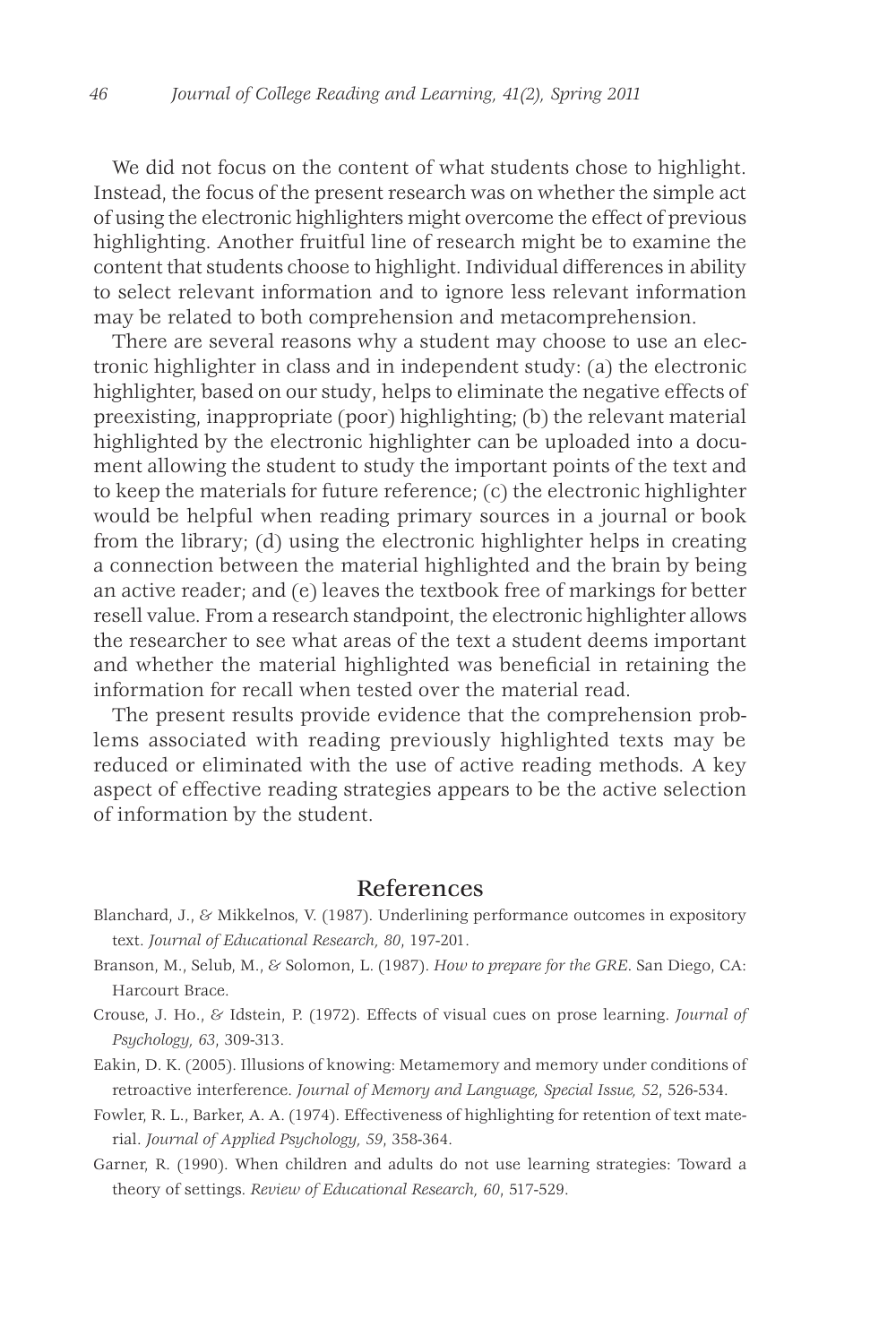- Hiebert, J., & Lefevre, P. (1986). Procedural and conceptual knowledge. In J. Hiebert (Ed.), *Conceptual and procedural knowledge: The case of mathematics* (pp. 1-27). Hillsdale, NJ: Lawrence.
- Kurby, C. A., Ozuru, Y., & McNamara, D. S. (2007). Individual differences in comprehension monitoring ability during reading. In D. S. McNamara & G. Trafton (Eds.), *Proceedings of the 29th Annual Conference of the Cognitive Science Society*. Austin, TX: Cognitive Science Society.
- Maki, R. H., Shields, M., Wheeler, A. E., & Zacchilli, T. L. (2005). Individual differences in absolute and relative metacomprehension accuracy. *Journal of Educational Psychology, 97*, 723-731.
- Maki, R. H. (1998). Predicting performance on text: Delayed versus immediate predictions and tests. *Memory & Cognition, 26*, 959-964.
- Marxen, D. (1996). Why reading and underlining a passage is a less effective study strategy than simply rereading the passage. *Journal of Reading Improvement, 33*, 88-94.
- Mazzoni, G., & Nelson, T. O. (1995). Judgments of learning are affected by the kind of encoding in ways that cannot be attributed to level of recall. *Journal of Experimental*  Psychology: Learning, Memory, and Cognition, 21, 1263-1274.
- Metcalfe, J. M., Schwartz, B. L., & Joaquim, S. G. (1993). The cue-familiarity heuristic in metacognition. *Journal of Experimental Psychology: Learning, Memory, and Cognition, 19*, 861-861.
- Moore, D., Lin-Agler, L., & Zabrucky, K. (2005). A source of metacomprehension inaccuracy. *Reading Psychology, 26***,** 252-265.
- Orlando, V., Caverly, D., Swetnam, L., & Flippo, R. F. (1989). Text demands in college classes: An investigation. *Forum for Reading*, *21*, 43-48.
- Peterson, S. (1992). The cognitive function of underlining as a study technique. *Reading Research and Instruction, 31*, 49-56.
- Pressley, M., Ghatala, E. S., Woloshyn, V. E., & Pirie, J. (1990). Sometimes adults miss the main idea and do not realize it: Confidence in response to short answer and multiple choice comprehension questions. *Reading Research Quarterly, 25*, 232-249.
- Rawson, K. A., Dunlosky, J., & Thiede, K. W. (2000). The rereading effect: Metacomprehension accuracy improves across reading trials. *Memory & Cognition, 28*, 1004-1010.
- Rawson, K. A., & Dunlosky, J. (2002). Are performance predictions for text based on ease of processing? *Journal of Experimental Psychology: Learning, Memory, & Cognition*, *28*, 69-80.
- Schreiber, T. A., & Nelson, D. L. (1998). The relation between feelings of knowing and the number of neighboring concepts linked to the test cue. *Memory & Cognition, 26*, 869–883.
- Silvers, V. L., & Kreiner, D. S. (1997). The effects of pre-existing inappropriate highlighting on reading comprehension. *Reading Research and Instruction*, *36,* 217-223.
- Gier, V. S., Kreiner, S., Herring, D., Hudnell, J., & Montoya, J. (2010). Active reading procedures for moderating the effects of poor highlighting. *Reading Psychology, 31*, 69-81.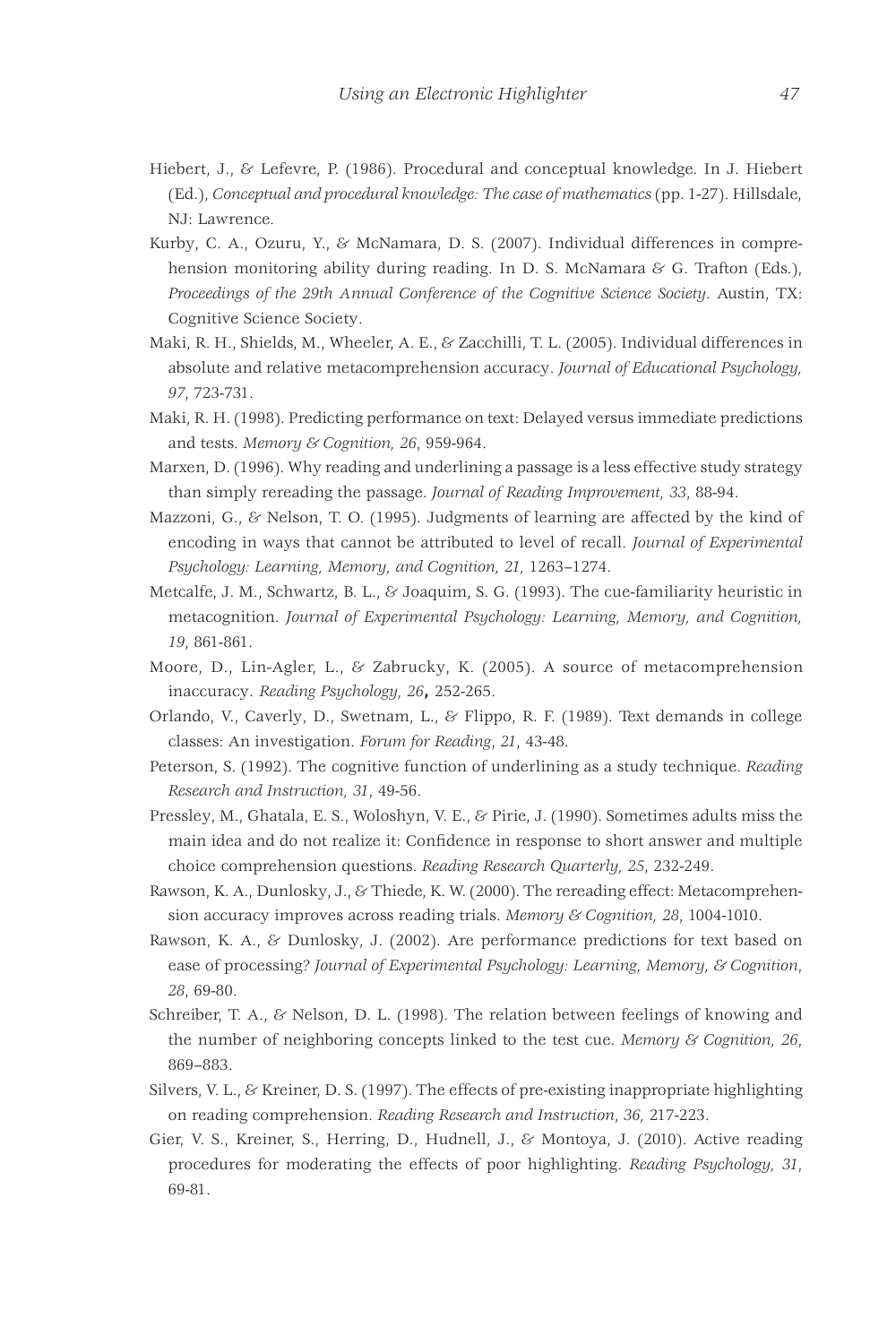- Silvers-Gier, V., Kreiner, D. S., & Natz-Gonzalez, A. (2009). Harmful effects of preexisting inappropriate highlighting on reading comprehension and metacognitve accuracy. *The Journal of General Psychology, 136*, 287-300.
- Taraban, R., Rynearson, K., & Kerr, M. (2000). College students' academic performance and self-reports of comprehension strategy use. *Journal of Reading Psychology, 21,* 283-308.
- Wade, S., Trathen, W., & Schraw, G. (1990). An analysis of spontaneous study strategies. *Reading Research Quarterly, 25,* 147-166.
- Winograd, P. N. (1984). Strategic difficulties in summarizing text. *Reading Research Quarterly*, *19*, 404-425.
- Yang, Y. (2006). Reading strategies or comprehension monitoring strategies? *Reading Psychology, 27,* 313-343.

*Vicki Gier is an Assistant Professor of Psychology at Mississippi State University. She earned a B.S. in Psychology and an M.S. in Experimental Psychology from the University of Central Missouri, and she earned her Ph.D. in Experimental Psychology at the University of Nevada/Reno. Research interests include metamemory and metacognition in relation to reading comprehension, face recognition in relation to AMBER Alerts, and the teaching of Psychology. She is a member of the Association for Psychological Science, American Psychological Association, Southeastern Psychological Association, and the International Association for Metacognition.*

*David Kreiner is Professor of Psychology at the University of Central Missouri. He earned a B.A. in Psychology and Ph.D. in Human Experimental Psychology from the University of Texas-Austin. Research interests include memory, language processing, and the teaching of Psychology. He is a member of the Association for Psychological Science, American Psychological Association, Midwestern Psychological Association, and the Psychonomic Society.*

*Jason Hudnell earned his B.A. in Psychology from Mississippi State University and will be attending Bowling Green State University for a MFA in Creative Writing.*

*Jodi Montoya is a 2009 graduate of Mississippi State University with a Bachelor of Arts in Psychology.*

*Daniel Herring is a 2009 graduate of Mississippi State University with a Bachelor of Arts in Psychology.*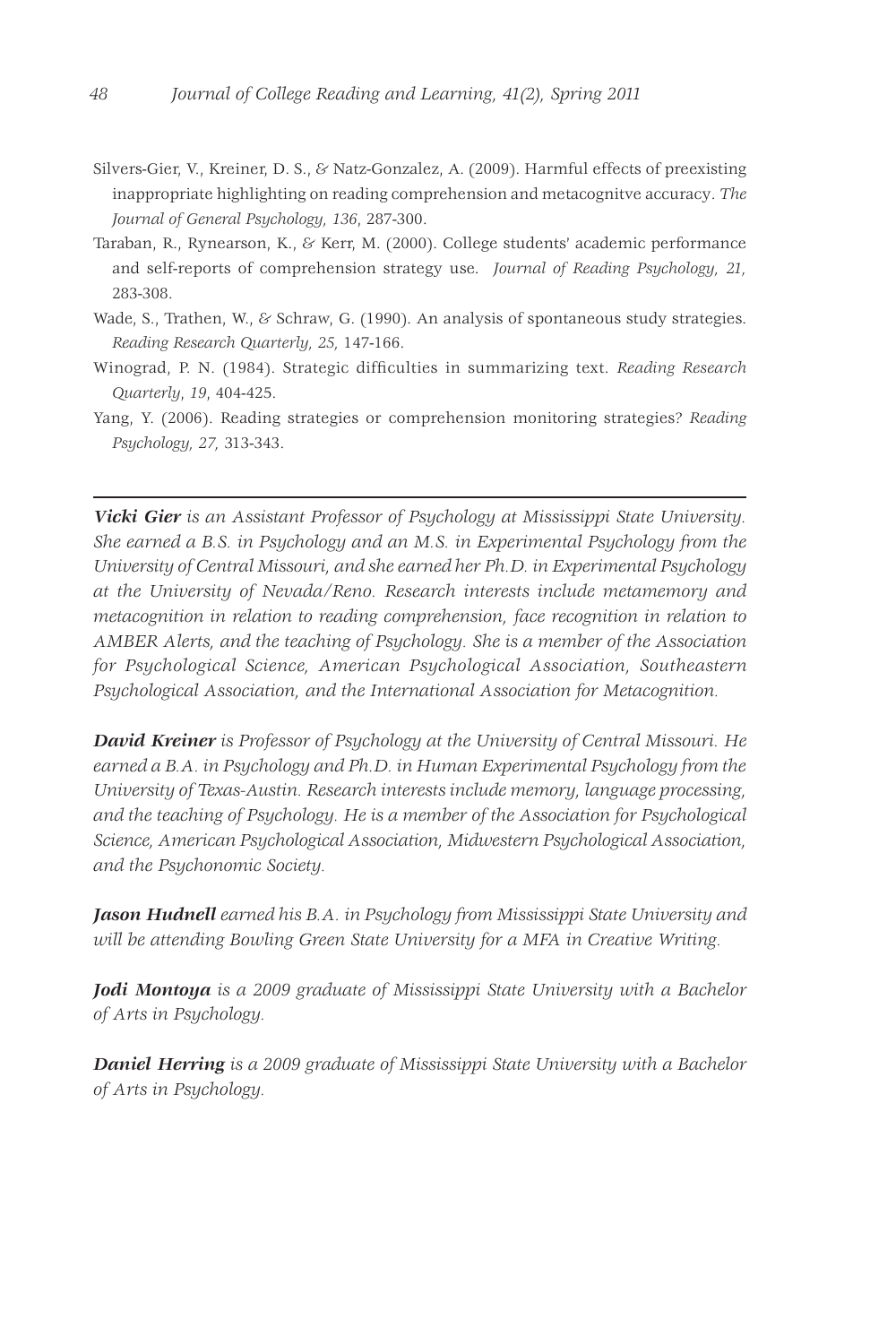# Appendix A Example of Inappropriate Highlighting (Passage from Branson et al., 1987)

A majority taken collectively may be regarded as a being whose opinions and, most frequently, whose interests are opposed to those of another being, which is styled a minority. If it is admitted that a man, possessing absolute power, may misuse that power by wronging his adversaries, why should a majority not be liable to the same reproach? Men are not apt to change their characters by agglomeration; nor does their patience in the presence of obstacles increase with the consciousness of their strength. For these reasons we should not willingly invest any group of our fellows with that unlimited authority which we should refuse to any individual. One social power must always predominate over others. But liberty is endangered when this power is checked by no obstacles which may retard its course and force it to moderate its vehemence. Unlimited power is, in itself, a bad and dangerous thing, and no power on earth is so worthy of honor for itself or of reverential obedience to the rights which it represents, that we should admit its uncontrolled and all-predominant authority. When the right and the means of absolute command are conferred on a people or a king, upon an aristocracy or a democracy, a monarchy or a republic, there has been implanted the germ of tyranny. The main evil of the present democratic institutions of the United States does not arise, as it is often asserted in Europe, from their weakness, but from their overpowering strength. The excessive liberty which reigns in that country is not so alarming as is the very inadequate security which exists against tyranny. When an individual or a party is wronged in the United States, to whom can he apply for redress. If to public opinion, public opinion constitutes the majority. If to legislature, it represents the majority, and implicitly obeys its injunctions. If to the executive power, it is appointed by the majority and remains a passive tool in its hands. The public troops consist of the majority under arms; the jury is the majority invested with the right of hearing judicial cases, and in certain states even the judges are elected by the majority. However iniquitous or absurd the evil complained about, no surer barrier is established to defend against it.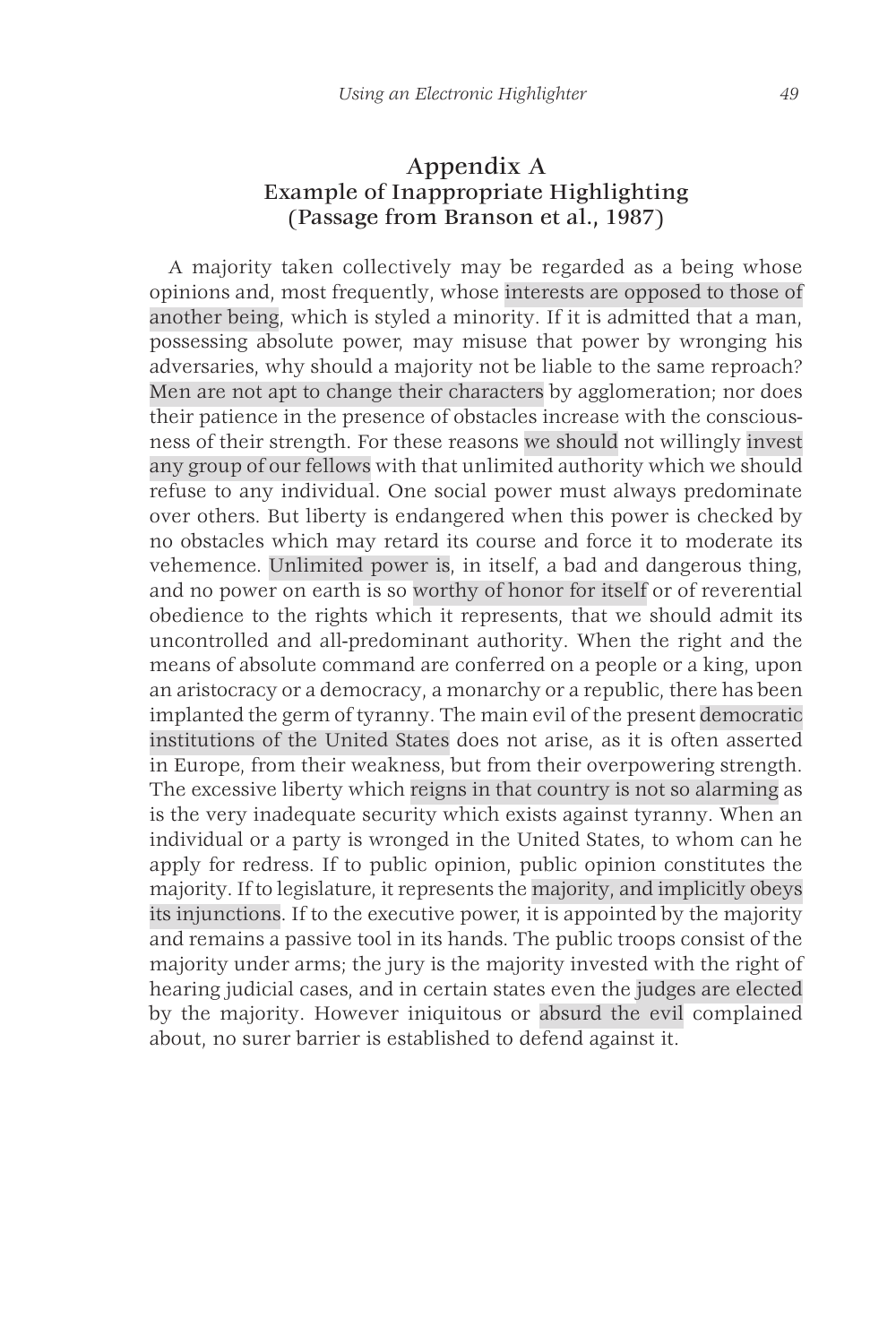## Appendix B Example of Appropriate Highlighting (Passage from Branson et al., 1987)

A majority taken collectively may be regarded as a being whose opinions and, most frequently, whose interests are opposed to those of another being, which is styled a minority. If it is admitted that a man, possessing absolute power, may misuse that power by wronging his adversaries, why should a majority not be liable to the same reproach? Men are not apt to change their characters by agglomeration; nor does their patience in the presence of obstacles increase with the consciousness of their strength. For these reasons we should not willingly invest any group of our fellows with that unlimited authority which we should refuse to any individual. One social power must always predominate over others. But liberty is endangered when this power is checked by no obstacles which may retard its course and force it to moderate its vehemence. Unlimited power is, in itself, a bad and dangerous thing, and no power on earth is so worthy of honor for itself or of reverential obedience to the rights which it represents, that we should admit its uncontrolled and all-predominant authority. When the right and the means of absolute command are conferred on a people or a king, upon an aristocracy or a democracy, a monarchy or a republic, there has been implanted the germ of tyranny. The main evil of the present democratic institutions of the United States does not arise, as it is often asserted in Europe, from their weakness, but from their overpowering strength. The excessive liberty which reigns in that country is not so alarming as is the very inadequate security which exists against tyranny. When an individual or a party is wronged in the United States, to whom can he apply for redress. If to public opinion, public opinion constitutes the majority. If to legislature, it represents the majority, and implicitly obeys its injunctions. If to the executive power, it is appointed by the majority and remains a passive tool in its hands. The public troops consist of the majority under arms; the jury is the majority invested with the right of hearing judicial cases, and in certain states even the judges are elected by the majority. However iniquitous or absurd the evil complained about, no surer barrier is established to defend against it.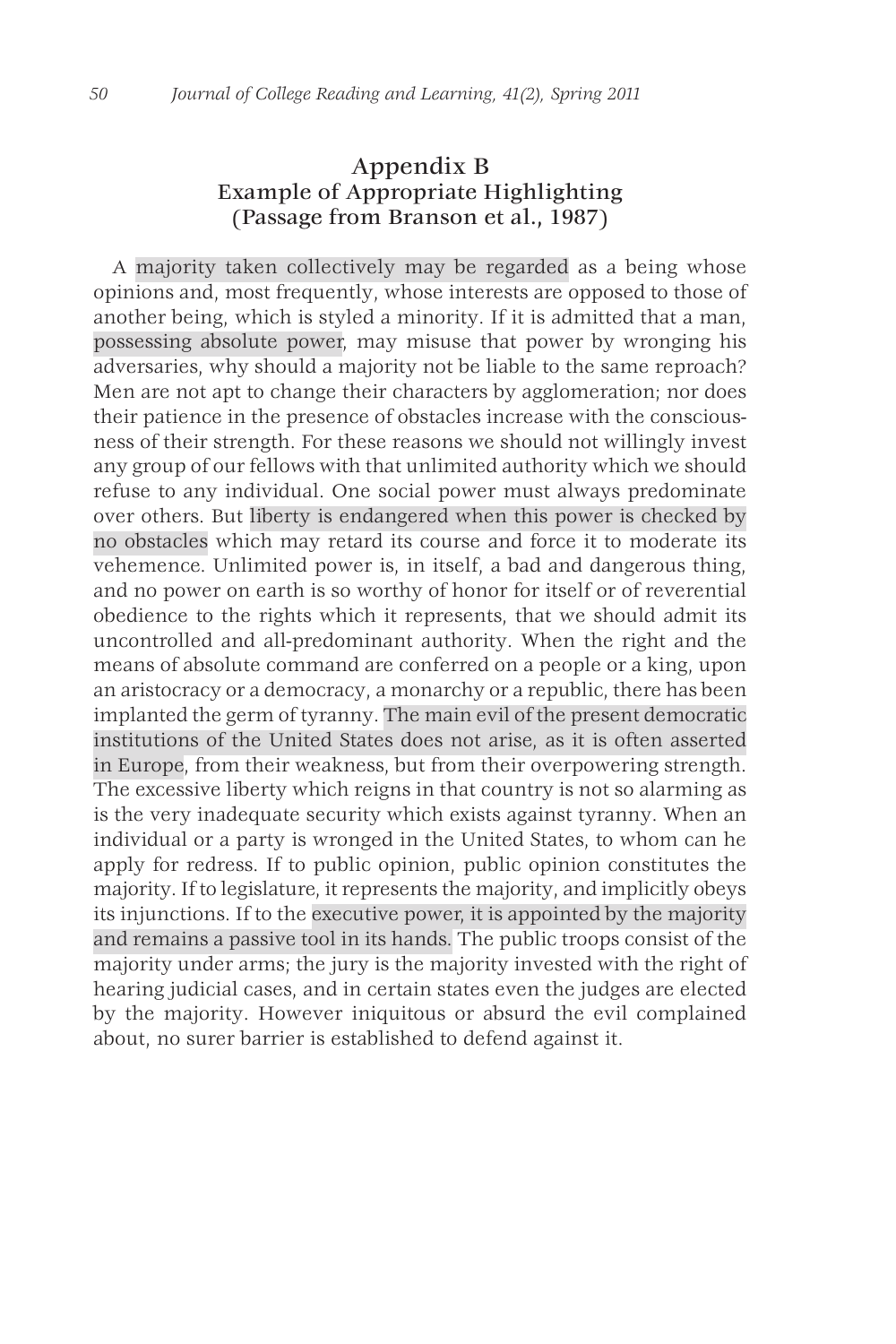# Appendix C Example of Multiple Choice Questions (Branson et al., 1987)

- 1. Of the following statements or phrases, the one which best summarizes the meaning of the passage is:
	- a. the domination of the majority \*
	- b democracy, the triumph of the people
	- c. the pluralist way to govern
	- d. the ballot box and the bullet
- 2. The statement that is supported by the passage is that:
	- a majority rule safeguards the rights of all people
	- b. individual freedom is incompatible with government
	- c. majority rule, even under a democracy, should have some checks on its power \*
	- d. no government should be trusted since all governments equally dominate others
- 3. According to the author of the passage,
	- a. the main trouble with the United States is the weakness of its government \*
	- b. the legislature not only represents the governed but also obeys their commands, which is why it can be responsive to complaints
	- c. one social power must always dominate over others, and for that reason there is no point in providing checks and balances in government
	- d. the trouble with our government is that nothing holds the majority in check
- 4. The passage directly states that freedom is in danger when
	- a. men are made conscious of their strength
	- b. a dominator exercises complete power
	- c. power is hindered by obstacles
	- d. power is not checked by any obstacles \*
- 5. As mentioned in the text, the main evil of the present government in the United States is often stated
	- a. in Asia
	- b. in Europe \*
	- c. in Germany
	- d. in Japan